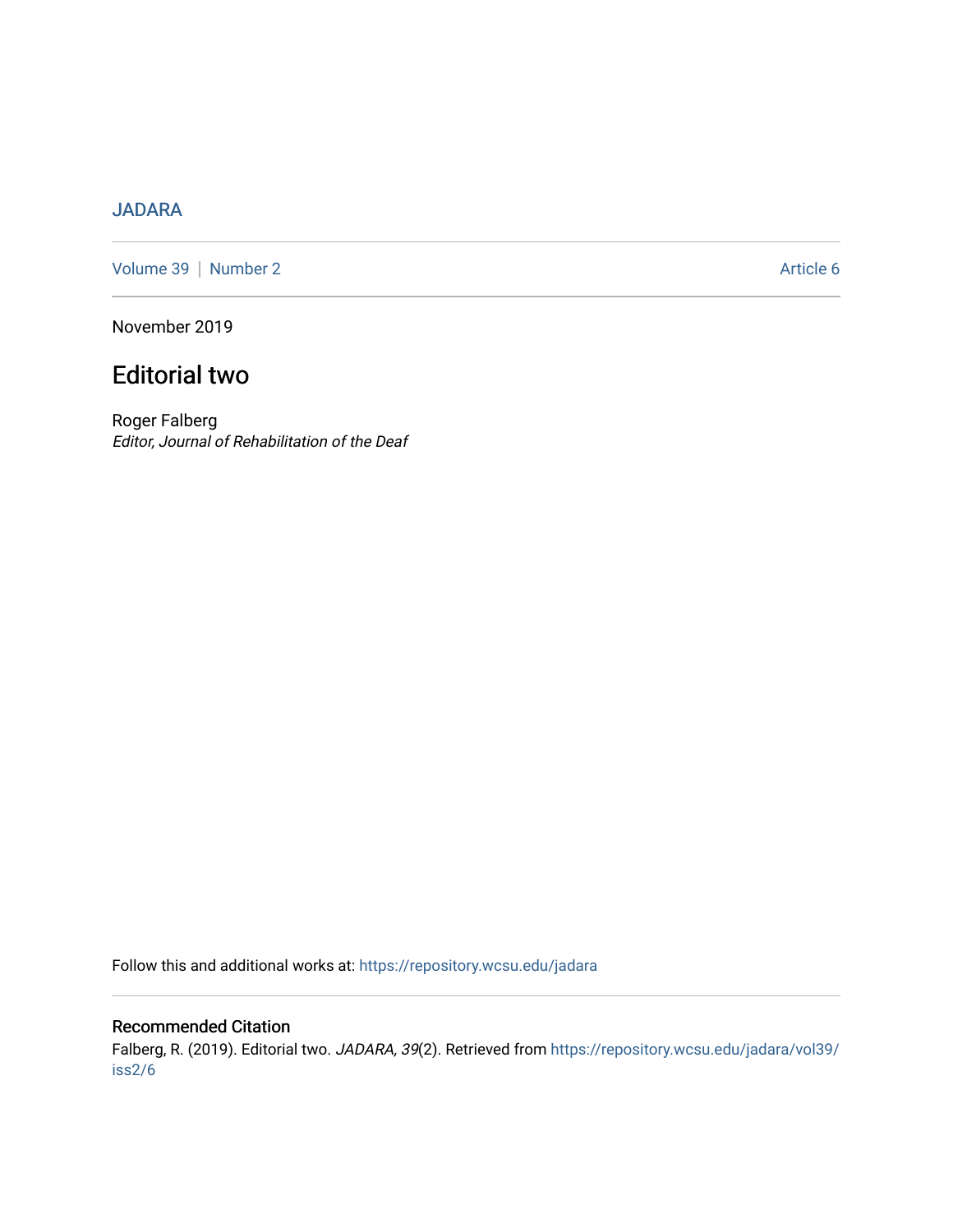#### Volume 1, Number 1, 1967 EDITORIAL

### ROGER FALBERG

Editor, Journal of Rehabilitation of the Deaf

Well, this is it! The first issue of the Journal of Rehabilitation of the Deaf, official organ of Professional Rehabilitation Workers with the Adult Deaf. It is intended to provide professional workers of all disciplines with a forum in which issues, topics, research findings, and other information relevant to working with deaf adults may be discussed.

One thing should be clear from the outset: "Rehabilitation," as used in the title of this magazine and in the name of the sponsoring organization, means rehabilitation in its broadest sense. When a social worker counsels a deaf client on budget management, when a psychologist or psychiatrist provides therapy for a deaf patient, when an audiologist takes an audiometer reading and prescribes a hearing aid for a deaf person, all are working towards the rehabilitation of their deaf clients. Even if the client already has a job, these services are "rehabilitation" in the sense that the client's adjustments to the world in which he lives is facilitated. The world of work, in this context, is seen as a part of the client's life — a vital part, it is true, but a part nonetheless, and the whole is greater than the sum of the parts. Rehabilitation for better living includes rehabilitation for work, and not the other way around.

As professionals in the field have often pointed out, the term "rehabilitation" is actually a misnomer when working with deaf adults. Habilitation  $-$  original adjustment as compared with  $re$ -adjustment  $-$  is more accurate. This assertion is recognized, but we have retained rehabilitation in deference to popular usage.

Semantics aside, this journal and its parent organization are primarily concerned with providing professional services to deaf adults. Rather than an intradisciplinary approach, as practiced by the journals of the American Medical Association, the American Psychological Association, and others, we are taking an interdisciplinary approach.

The handicap of deafness brings about communication difficulties, language deficiencies, and sociocultural implications that are of interest to any professional person, whatever his discipline, who finds himself working with deaf adults. We are trying to provide a common meeting ground in which problems that arise can be discussed and their solutions, found by professionals, can be shared with others.